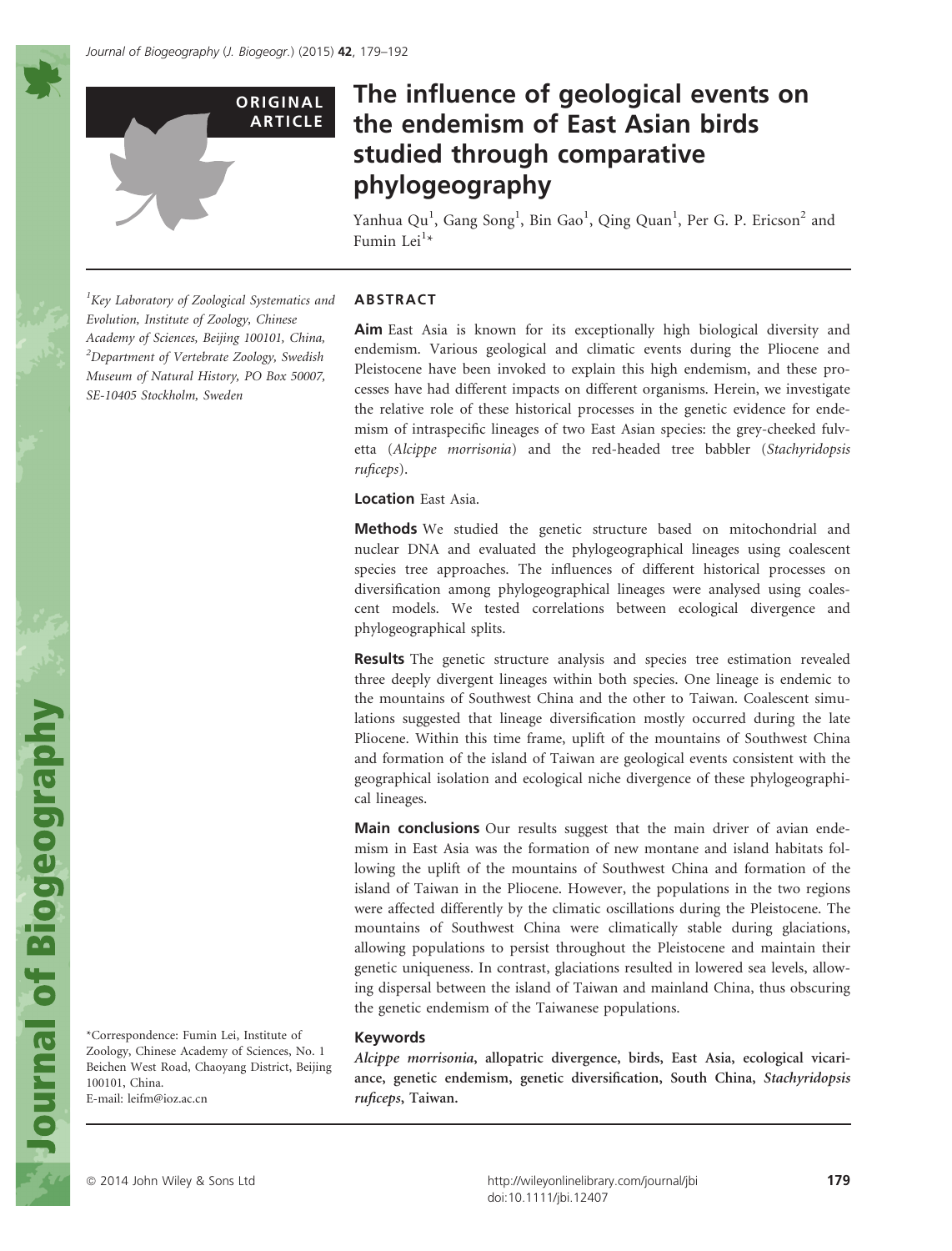## INTRODUCTION

South China is a biodiversity hotspot in East Asia, harbouring two particular areas of endemism for birds and other organisms: the mountains of Southwest China and the island of Taiwan (Stattersfield et al., 1998; Lei et al., 2003a,b). The high degree of endemism in these areas may reflect their dramatic geological history and the glacial oscillations that occurred during the Pliocene and Pleistocene. Tectonic activities in South China included tectonic uplift in the late Miocene and Pliocene, resulting in high mountain systems, such as the eastern Himalayas, the mountains of Southwest China and the Qinling Mountains (Quade et al., 1989; Webb & Bartlein, 1992). The formation of the Taiwan Strait was also a consequence of tectonic activity and led to the isolation of the island of Taiwan, which was later reconnected to the mainland by a land bridge during periods of low sea levels in the Pleistocene (Voris, 2000; Yu et al., 2000). The topographically complex landscape formed in the Pliocene by the mountain ridges and large islands probably caused populations to be geographically isolated, subsequently leading to their diversification and speciation, e.g. deep divergently phylogenetic lineages were observed within the mountain systems and ecoregions of Southwest China's mountainous region (Päckert et al., 2012; Qu et al., 2014), and many endemic species, subspecies and isolated phylogenetic lineages were found on the island of Taiwan (Lei et al., 2003a,b). The glaciations that took place during the Pleistocene were another likely contributor to diversification in East Asia. During these glaciations, the area of suitable habitats retreated, and populations contracted to few environmentally stable refugia, where their long-term isolation may have driven genetic divergence (Li et al., 2009; Lei et al., 2014). The changing topography and environment during the Pliocene and Pleistocene in East Asia may have caused ecological divergence between populations adapting to the new environments. This, in turn, may have worked in concert with isolation to lead to the formation of new lineages and contributed further to the genetic diversification of East Asian organisms (Liu et al., 2012; Päckert et al., 2012).

The grey-cheeked fulvetta, Alcippe morrisonia Swinhoe, 1863, and the red-headed tree babbler, Stachyridopsis ruficeps (Blyth, 1847), are two small species of babblers (Aves, Timaliidae) that are commonly found in East Asia, mainly in South China. Both species inhabit broadleaf evergreen forests from 200 m a.s.l. to 2500 m a.s.l. Previous mitochondrial DNA (mtDNA) analyses identified exceptionally high intraspecific variation between seven lineages (phylogroups) of A. morrisonia and six of S. ruficeps (Song et al., 2009; Liu et al., 2012). The estimated divergence times between these genetic lineages span from the Miocene to the late Pleistocene in both species. It is unlikely that a single geological process can be invoked to explain all of the known diversity of A. morrisonia and S. ruficeps. We postulate that three factors have driven genetic diversification in A. morrisonia and S. *ruficeps*: (1) the formation of mountain ranges and large islands during the Pliocene caused geographical isolation; (2) Pleistocene glaciations isolated populations into pockets of suitable habitats; and (3) the opening up of new niches following changes in the environment since the Pliocene also led to ecological divergence among phylogeographical lineages. To evaluate the relative importance of these three factors in explaining the genetic structure observed today in A. morrisonia and S. ruficeps, we employed a combination of multilocus comparative phylogeography, approximate Bayesian computation (ABC) simulated coalescent model, and ecological vicariance analysis. We specifically sought to determine whether phylogenetic trees based on multiple nuclear gene loci would reveal intraspecific patterns similar to those previously reported based on mtDNA (Song et al., 2009; Liu et al., 2012).

## MATERIALS AND METHODS

#### Sampling and sequence data

Tissue and blood samples were obtained from 41 individuals of A. morrisonia from 19 localities and 34 individuals of S. ruficeps from 20 localities (Fig. 1 and see Appendix S1 in Supporting Information). Samples were preserved in 100% ethanol and kept in bird specimen collection of the National Zoological Museum, Institute of Zoology. These samples were collected across the distribution ranges of the species in South China. Five to seven representatives from each of the previously identified mtDNA lineages were included in the analyses.

DNA was extracted from tissue and blood samples using the DNeasy Tissue kit (Qiagen, Beijing, China). We amplified and sequenced 10 single-copy nuclear DNA (nDNA) loci using primers specifically designed for A. morrisonia and S. ruficeps, respectively (Gao et al., 2012). For comparison, we also used a mtDNA fragment combining the cytochrome b and COI genes (Song et al., 2009; Liu et al., 2012).

#### Phylogenetic and population structure analyses

We reconstructed phylogenetic trees for mtDNA sequences using beast 1.7.1 (Drummond & Rambaut, 2007). We used the substitution model GTR+G+I for both species based on the Akaike information criterion (AIC) in MODELTEST 3.7 (Posada & Crandall, 1998). A constant model was used in all beast runs. For each species, two independent analyses were run for 100 million generations, and trees were sampled every 1000 generations. Convergence to the posterior distributions of parameter estimates was examined in TRACER 1.5 (Rambaut & Drummond, 2007), and the burn-in was set to 25,000 trees (25% of all sampling trees). A maximum credibility tree representing the maximum posterior topology was calculated after removing trees sampled during the burn-in phase.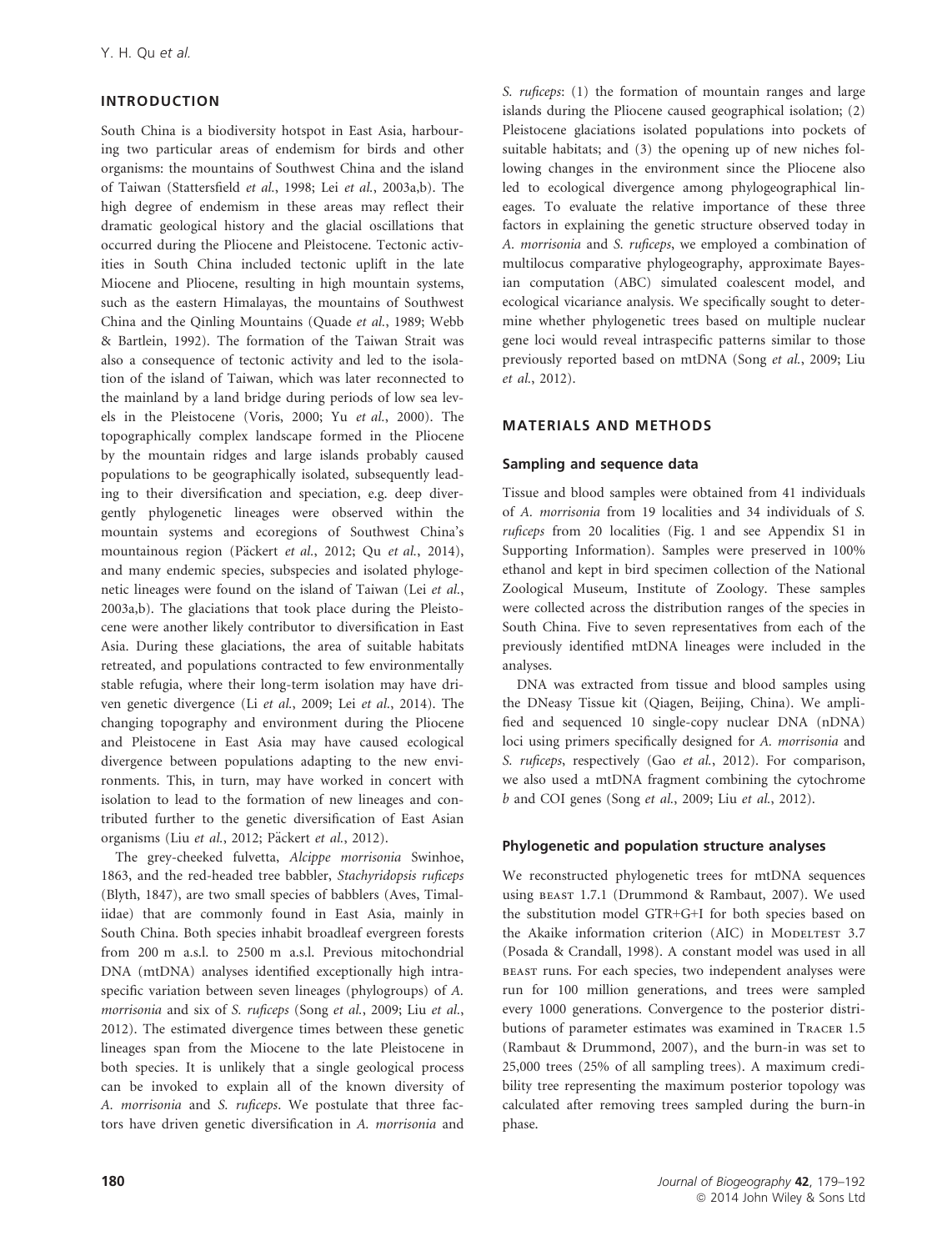

Figure 1 Sampling sites, mitochondrial DNA phylogenetic trees, and genetic structure of the nuclear DNA of Alcippe morrisonia and Stachyridopsis ruficeps. Green indicates individuals belonging to the Southwest Mountain lineages; blue indicates the Taiwan lineages; and red indicates the Central China lineages. Broken line polygons show the geographical distributions of mitochondrial lineages as reconstructed in previous studies (Song et al., 2009; Liu et al., 2012) and numbers in yellow circles identify individual phylogeographical lineages. (a) Sampling sites for the two species of babblers; open circles represent A. morrisonia, and filled circles represent S. ruficeps; (b) nuclear genetic structure inferred through Bayesian based cluster analysis implemented in structure; and (c) maximum clade credibility tree estimated using beast for the mitochondrial gene. Values below branches indicate Bayesian posterior probability, and values above branches represent the divergence-time estimates if we assumed a conventional mutation rate of 0.01 substitutions per site per million years for the avian mitochondrial gene.

The individual gene trees were reconstructed for nDNA loci using MrBayes 3.2 (Ronquist & Huelsenbeck, 2003). Two independent runs were conducted with trees sampled every 100 generations for  $1 \times 10^7$  generations. The first 25% of the generations were regarded as belonging to the burn-in phase and discarded. Posterior probabilities were estimated for the subsequent generations. Furthermore, we identified genetic structure in 10 nuclear loci using STRUCTURE 2.3.2 (Pritchard *et al.*, 2000) with a burn-in of  $1 \times 10^{-6}$  and  $1 \times 10^{-7}$  iterations, prior population information and the

admixture model. We conducted 10 replicate runs for each value of  $K$  (the number of populations). The number of populations was set to 1 to 6 for S. ruficeps and 1 to 7 for A. morrisonia to cover the numbers of main lineages that could be identified in the mtDNA trees (see Results). The most likely value of  $K$  was identified using the maximal value of  $Pr(X/K)$ , which is typically used for  $STRUCTURE$  analysis, and  $\Delta K$ , based on the rate of change in the posterior probability of data between successive K values (Evanno et al., 2005).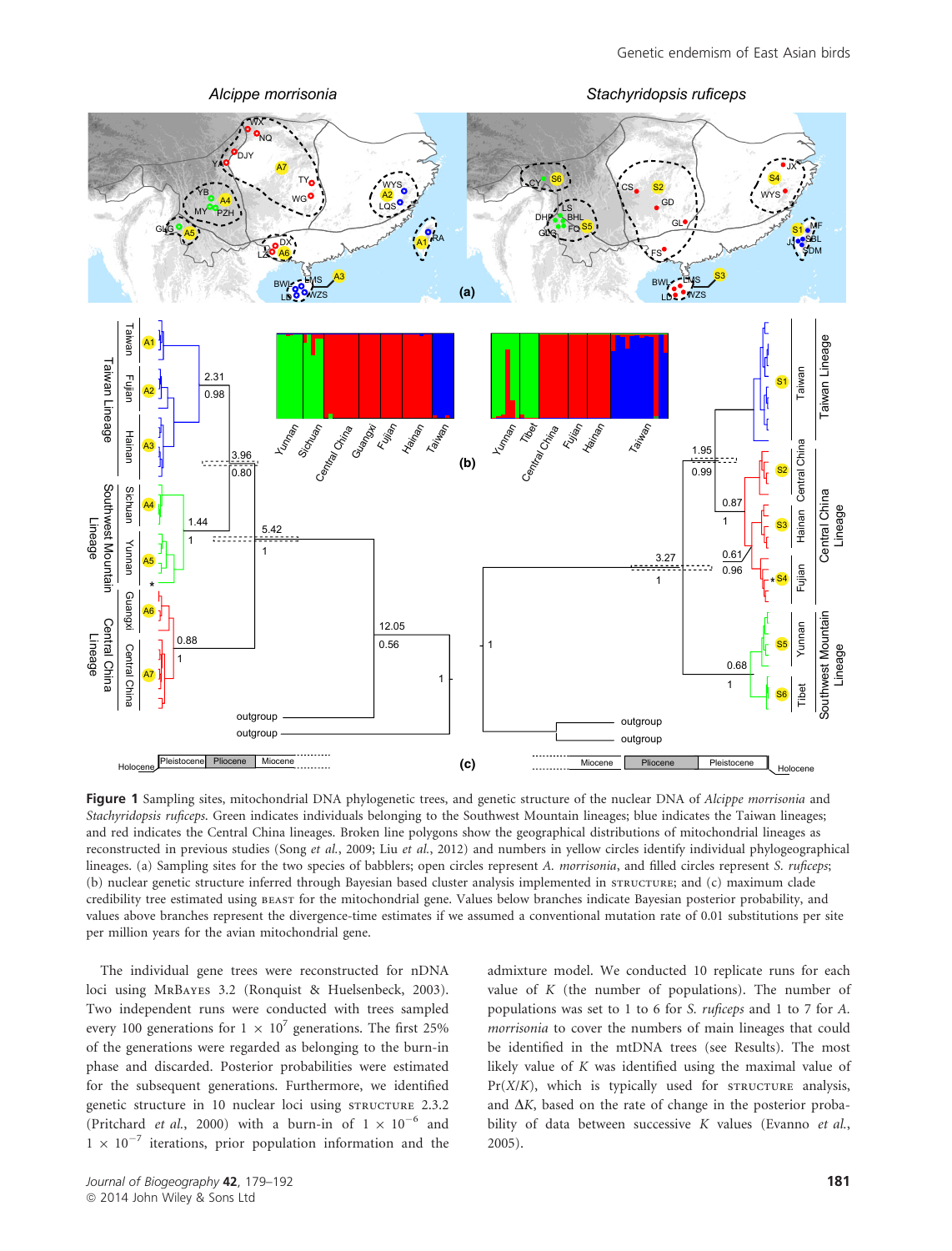#### Coalescent species tree estimation

Three coalescent-based approaches were employed to estimate species trees from the gene trees. First, we applied BEST 2.3.1 (Liu & Pearl, 2007), as outlined in Carstens & Dewey (2010), wherein likelihood scores were calculated and compared for species trees generated under three species delimitation hypotheses. Because BEST requires a priori assignment of individuals to species categories, we performed a set of analyses in which individuals were assigned to different groups as postulated by the three hypotheses. The first hypothesis stated that all individuals belong to the same species (one-species tree, i.e. the traditional taxonomical treatment of these species). The second hypothesis stated that A. morrisonia and S. ruficeps should each be divided into three species (three-species tree), which may be inferred from the structure detected in their nDNA and from the three major lineages of mtDNA observed in both species (see Results). The third hypothesis stated that there were multiple mitochondrial groups in the two species (seven-species tree for A. morrisonia and six-species tree for S. ruficeps). BEST was used to estimate the likelihood scores for the species trees constructed under the three hypotheses, and the analyses were conducted with duplicate runs including  $2 \times 10^9$  generations, a sampling frequency of 1000 generations and one coupled Markov chain. The prior settings included an inverse gamma (3.0, 0.003) and a uniform mutation prior (0.5, 1.5), and the analyses were conducted using a partitioned model that matched that selected for each locus (Table 1). The natural logarithm Bayes factor (ln BF) was calculated as measure of support for each species delimitation hypothesis using Tracer. In accordance with Kass & Raftery (1995), we considered 2  $\times$  ln BF (H<sub>1</sub> vs. H<sub>2</sub>) > 10 as decisive support for hypothesis H<sub>1</sub> versus hypothesis H<sub>2</sub>. Likewise,  $2 \times \ln \text{BF}$  $(H_1 \text{ vs. } H_2) > -10$  was considered as decisive evidence against hypothesis  $H_1$  versus  $H_2$ .

Second, species delimitation hypotheses were tested using the program bpp 2.0 (Yang & Rannala, 2010) and we ran the reversible-jump Markov chain Monte Carlo (rjMCMC) analyses for 500,000 generations (sampling interval of five) with a burn-in phase of 100,000. We set two different combinations of priors. The first combination assumed relatively large ancestral population size and deep divergence:  $\theta \sim G$  (1, 10) and  $\tau_0$  (1, 10). The second combination of priors assumed relatively small ancestral population size and shallow divergence:  $\theta$  
<sup>O</sup>G (2, 2000) and  $\tau_0$ <sup>O</sup>G (2, 2000). The other divergence-time parameters were assigned to be the Dirichlet prior (Yang & Rannala, 2010). Each analysis was run twice with different starting seeds to check consistency.

Third, we employed the gene tree simulation method using mesquite 2.7.2 (Maddison & Maddison, 2009). For both the mitochondrial and nuclear gene trees, deep coalescent events (DC) and Slatkin's S score were calculated and applied as metrics for assessing their fit to the species trees. In the coalescent simulations, we assumed a generation time of 2 years (Cheng et al., 1982). The mean population mutation parameters  $\theta$ , where  $\theta$  is the product of effective population size  $(Ne)$  and mutation rate  $\mu$  per site, and their lower

Table 1 Nucleotide polymorphism of different genes and nucleotide evolution model of the two babblers, Alcippe morrisonia and Stachyridopsis ruficeps.

| Species                 | Genes           | Gene types | $\it n$ | Length (bp) | S   | $\pi$  | Nucleotide<br>evolution model |
|-------------------------|-----------------|------------|---------|-------------|-----|--------|-------------------------------|
| Alcippe morrisonia      | Cyt $b$ and COI | mtDNA      | 41      | 1236        | 203 | 0.054  | $GTR+I+G$                     |
|                         | Am19            | nDNA       | 41      | 1109        | 19  | 0.0026 | <b>GTR</b>                    |
|                         | Am39            | nDNA       | 40      | 788         | 34  | 0.0041 | $GTR+I$                       |
|                         | Am44            | nDNA       | 41      | 848         | 129 | 0.0211 | $GTR+I+G$                     |
|                         | Am48            | nDNA       | 36      | 918         | 71  | 0.0138 | $GTR+I+G$                     |
|                         | Am54            | nDNA       | 39      | 987         | 66  | 0.0111 | $GTR+I+G$                     |
|                         | Am83            | nDNA       | 40      | 679         | 77  | 0.0151 | $HKY + G$                     |
|                         | Am90            | nDNA       | 40      | 738         | 86  | 0.0140 | $GTR+I$                       |
|                         | Am91            | nDNA       | 40      | 1093        | 65  | 0.0080 | $GTR+I+G$                     |
|                         | Am102           | nDNA       | 39      | 931         | 81  | 0.0121 | $GTR+I+G$                     |
|                         | Am179           | nDNA       | 40      | 807         | 63  | 0.0058 | $HKY + G$                     |
| Stachyridopsis ruficeps | Cyt b and COI   | mtDNA      | 37      | 2175        | 212 | 0.0298 | $GTR+I+G$                     |
|                         | Su02            | nDNA       | 32      | 1213        | 54  | 0.0075 | $GTR+I+G$                     |
|                         | Su04            | nDNA       | 36      | 1063        | 46  | 0.0050 | $HKY+I+G$                     |
|                         | Su06            | nDNA       | 31      | 1194        | 57  | 0.0077 | $GTR+I+G$                     |
|                         | Su07            | nDNA       | 26      | 1163        | 59  | 0.0088 | $GTR+I+G$                     |
|                         | Sull            | nDNA       | 37      | 1008        | 98  | 0.0153 | $GTR+I+G$                     |
|                         | Su25            | nDNA       | 35      | 1154        | 37  | 0.0203 | $HKY+I+G$                     |
|                         | Su42            | nDNA       | 26      | 1040        | 83  | 0.0188 | $GTR+I+G$                     |
|                         | Su43            | nDNA       | 37      | 827         | 16  | 0.0030 | $HKY+I$                       |
|                         | Su47            | nDNA       | 31      | 978         | 76  | 0.0115 | $GTR+I+G$                     |
|                         | Su84            | nDNA       | 28      | 1243        | 70  | 0.0107 | $HKY+I$                       |

 $n$ , sampling size; S, number of segregating sites;  $\pi$ , nucleotide divergence.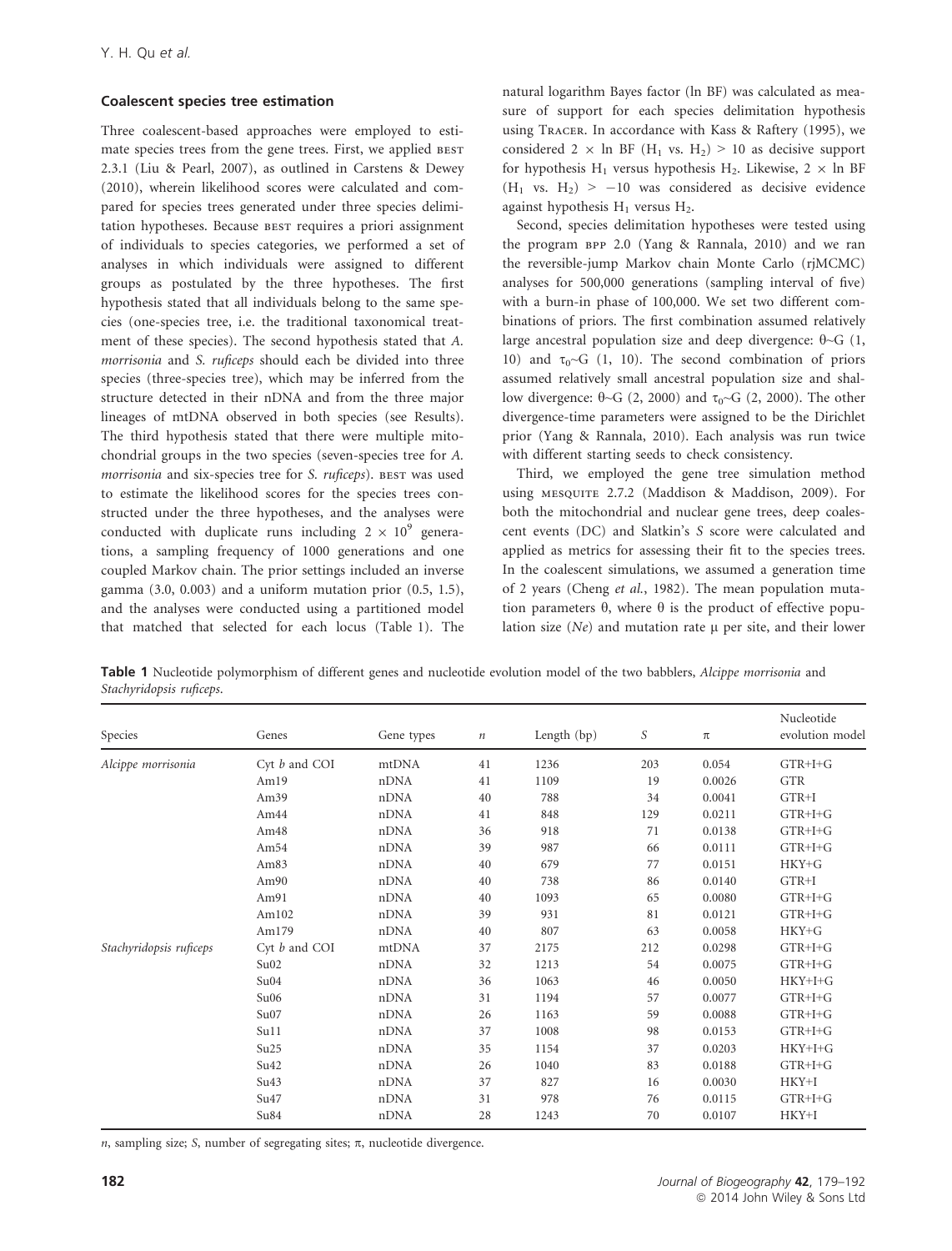and upper bounds of the 95% confidence intervals, were estimated for mtDNA using FLUCTUATE 1.4 (Kuhner et al., 1998) and scaled to Ne using a mutation rate of  $1 \times 10^{-8}$ per year. Divergence times, which were converted to numbers of generations, were set to be the lower and upper bounds of the ABC estimated divergence times (Table 2). Under each species delimitation model, a set of 1000 gene trees was generated for each value of the effective population sizes. We calculated the DC and Slatkin's S scores for the simulated gene trees for the mitochondrial and nuclear datasets, respectively, and compared them with those of the observed mitochondrial and nuclear gene trees.

## The relative roles of Pliocene tectonic events and Pleistocene glaciations in the current genetic structure

The time range of the major diversification events in A. morrisonia and S. ruficeps has previously been estimated based on mtDNA (Song et al., 2009; Liu et al., 2012). However, the wide range of the obtained time estimates has made it impossible to evaluate whether the diversification patterns observed in the two species of babblers resulted from geological events in the Pliocene or climatic factors in the Pleistocene. To obtain robust data on the divergence of these species, and, thus, on their biogeography, we formulated two evolutionary hypotheses, which were then analysed using DIYABC 1.0.4.46 (Cornuet et al., 2008). The two hypotheses focus on the diversification among the three phylogenetic lineages inferred from the coalescent species trees (see Results). In the first, we hypothesized that late Pliocene divergence occurred as the uplift of the mountains of Southwest China and the formation of the island of Taiwan. In the second, we hypothesized more recent diversification of the two species as a result of the repeated isolation of populations in various glacial refugia during the Pleistocene (Appendix S2,  $H_1$  and  $H_2$ ).

The two models were tested using DIYABC, and summary statistics were calculated for mtDNA and nDNA, which included the mean and variance of pairwise differences for a single population, the mean of pairwise differences (B) and  $F<sub>ST</sub>$  between two populations. Because of computational constraints, we had to base the summary statistics on one mitochondrial and three nuclear loci (A. morrisonia, Am48, Am54 and Am83; S. ruficeps, Su4, Su47 and Su84). These nuclear loci were selected because they showed higher genetic variation among three lineages than other loci, based on genetic distance (Table 1) and topological structures of gene trees (Appendix S3). Prior distributions of the demographic parameters were defined to maximize the genetic parameters of the studied species (Table 2). Under both hypotheses, we set the lower and upper bounds of the Pliocene (2.59– 5.3 Ma) and the Pleistocene (0.01–2.59 Ma) as the minimum and maximum divergence time among the three lineages. We applied HKY models for all loci. For each hypothesis, we used  $1 \times 10^6$  simulated data points to build a reference table. The posterior probabilities of the two competing hypotheses were computed via logistic regression employing 1% of the simulated datasets that were closest to the observed data (using the Euclidean distance between each simulated and observed dataset). For each comparison, the preferred hypothesis is the one with the highest posterior probability.

Table 2 Prior distribution parameters describing the each set of hypotheses investigated for Alcippe morrisonia and Stachyridopsis ruficeps, and posterior probability distribution of the demographic parameters obtained for the most supported scenario in approximate Bayesian computation (ABC) analyses. N, effective population size; Na, effective population size of the ancestral populations;  $T_1$ , the divergence time under the Pliocene divergence hypothesis; T<sub>2</sub>, the divergence time under the Pleistocene divergence hypothesis.

| Parameters                       | Prior distribution (min-max)   | Posterior distribution (mean $\pm$ 95% HPD)                                        |
|----------------------------------|--------------------------------|------------------------------------------------------------------------------------|
| Alcippe morrisonia               |                                |                                                                                    |
| Effective population size        |                                |                                                                                    |
| N <sub>Southwest</sub> Mountains | Uniform (20000–2000000)        | $9.80 \times 10^5$ (4.17 $\times 10^5$ -1.51 $\times 10^6$ )                       |
| $N_{\text{Central China}}$       | Uniform (20000-2000000)        | $1.40 \times 10^6 (0.66 \times 10^5 - 1.94 \times 10^6)$                           |
| $N_{\text{Taiwan}}$              | Uniform (20000-2000000)        | $3.42 \times 10^5$ (4.61 $\times 10^4$ -1.15 $\times 10^6$ )                       |
| Na                               | Uniform (200-200000)           |                                                                                    |
| Time of divergence               |                                |                                                                                    |
| $T_1$ Pliocene                   | Uniform $(1.8-5.2 \text{ Ma})$ | 3.64 $(2.64-4.8 \text{ Ma})$                                                       |
| T <sub>2</sub> Pleistocene       | Uniform $(0.1-1.8 \text{ Ma})$ | $2.58$ (2.56-4.68 Ma)                                                              |
| Stachyridopsis ruficeps          |                                |                                                                                    |
| Effective population size        |                                |                                                                                    |
| $N_{\text{Southwest}$ Mountains  | Uniform (20000–2000000)        | $5.73 \times 10^5$ (1.39 $\times 10^5$ -1.11 $\times 10^6$ )                       |
| $N_{\text{Central China}}$       | Uniform (20000-2000000)        | $1.39 \times 10^6$ (0.83 $\times 10^5$ -1.91 $\times 10^6$ )                       |
| $N_{\text{Taiwan}}$              | Uniform (20000-2000000)        | $7.02 \times 10^5$ (2.40 $\times$ 10 <sup>5</sup> -1.62 $\times$ 10 <sup>6</sup> ) |
| Na                               | Uniform (200-200000)           |                                                                                    |
| Time of divergence               |                                |                                                                                    |
| $T_1$ -Pliocene                  | Uniform $(1.8-5.2 \text{ Ma})$ | 3.98 $(2.72 - 4.92 \text{ Ma})$                                                    |
| T <sub>2</sub> Pleistocene       | Uniform $(0.1-1.8 \text{ Ma})$ | 3.10 $(2.44 - 4.36$ Ma)                                                            |

HPD, highest posterior density interval.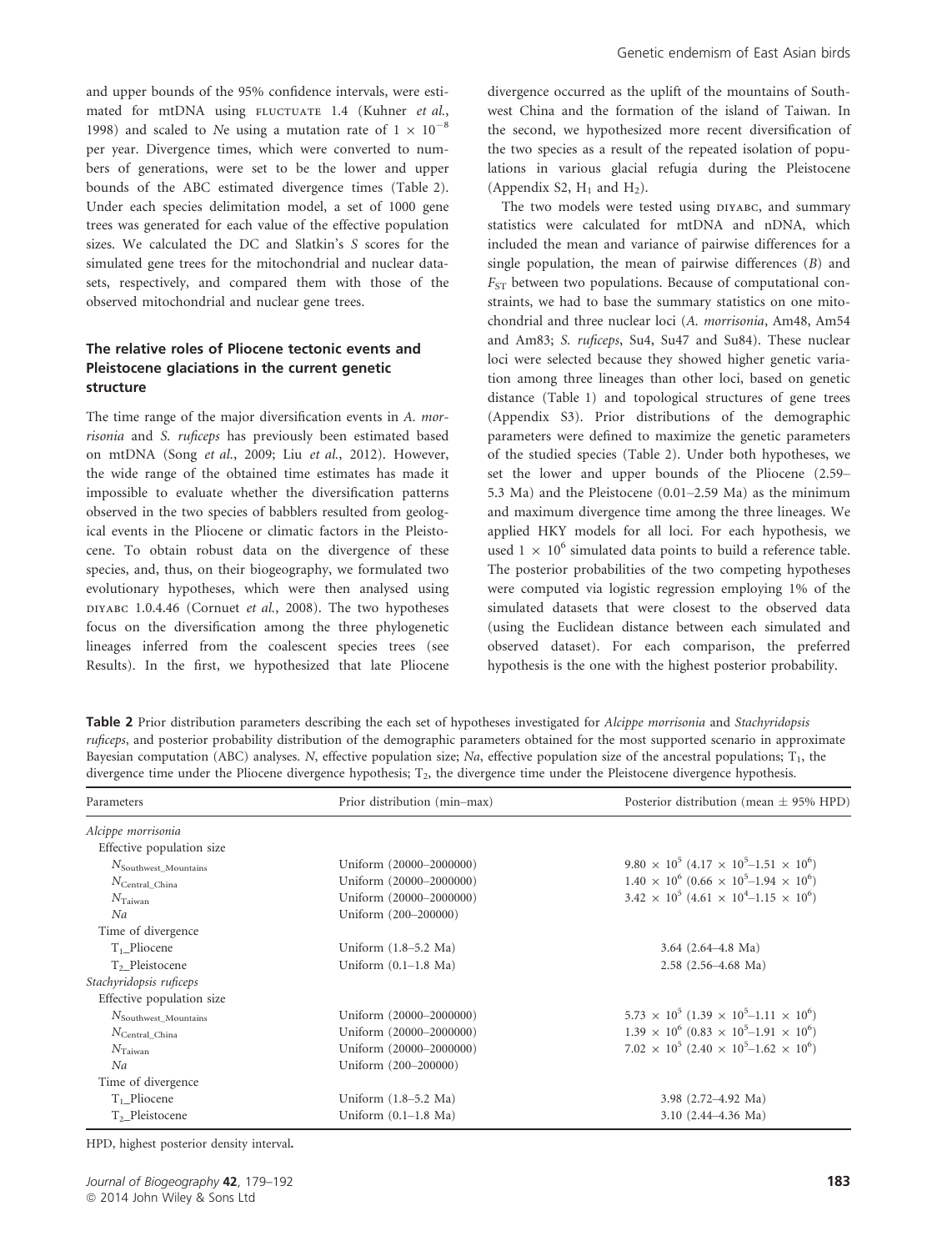### Ecological vicariance analyses

We used two approaches to test ecological divergence among three phylogenetic lineages of two babblers (coalescent species trees, see Results). First, we used ENMTooLs (Warren et al., 2008) to calculate Schoener's D (Schoener, 1968) and Warren et al.'s I statistic (Warren et al., 2008). These measures assign a numerical value that ranges from zero (no niche overlap) to one (identical niches), and provide an indication of niche similarity for that comparison. We performed the identity and background randomization tests and calculated the observed D and I values and simulated distributions of D and I using 100 replicates for all pairwise comparisons.

Second, we tested the correlations between the ecological divergences and the phylogenetic splits using spatial evolutionary and ecological vicariance analysis (SEEVA; Struwe et al., 2011). SEEVA assumes that if shifts in ecological adaptations are responsible for the split of an old lineage into two new lineages, it should be reflected in ecological divergence between the new lineages. The probability of this expectation can be estimated statistically using the null hypothesis that ecological separations and phylogenetic divergences should be independent from each other. We extracted 10 environmental variables for each sampling site in ArcGIS (ESRI, Redlands, CA, USA), and primary GIS data layers for temperature and precipitation were obtained from WorldClim v. 1.4 (http://www.worldclim.org/; Hijmans et al., 2005). Quantitative variables (temperature, elevation and precipitation) were scored as ordered, continuous data, while the qualitative variables (vegetation type) were treated as non-ordered, categorical data. We divided these variables into four states according to the default setting in SEEVA (four quartile classes in quantitative variables and four state frequencies by combining related types). We investigated the correlations between ecological shifts and the phylogenetic splits using Fisher's exact tests and divergence indices (D).

## RESULTS

#### Genetic polymorphism

For mtDNA, we obtained 1236 bp and 2175 bp combined for the cytochrome b and COI genes for A. morrisonia and S. ruficeps, respectively. For nDNA, we amplified and sequenced 10 loci with lengths from 679 bp to 1236 bp and 827 bp to 1243 bp for A. morrisonia and S. ruficeps, respectively. The observed genetic polymorphism in the mitochondrial genes was generally higher than in the nuclear genes (Table 1).

#### Phylogenetic and population structure analyses

The mitochondrial gene analyses revealed distinct geographical structure in both species (Fig. 1), and several groups of sampling localities could be distinguished. In A. *morrisonia*, seven such locality groups (Fujian, Hainan, Taiwan, Yunnan, Sichuan, Central China and Guangxi) could be identified,

184

and in S. ruficeps, six locality groups (Fujian, Hainan, Taiwan, Yunnan, Tibet and Central China) were observed. In both species, the mitochondrial gene analyses grouped the samples into reciprocally monophyletic lineages that corresponded roughly to the different geographical regions. In A. morrisonia, three such major lineages were identified: (1) a Taiwan lineage (Taiwan, Hainan and Fujian locality groups); (2) a lineage from the mountains of Southwest China (Southwest Mountain lineage; Sichuan and Yunnan locality groups); and (3) a Central China lineage (Guangxi and Central China locality groups). The phylogeographical structure in S. ruficeps closely resembled that of A. morrisonia but differs in the relative position of the Hannan and Fujian locality groups (Fig. 1). The S. ruficeps samples were grouped into the same three reciprocally monophyletic lineages: (1) a Taiwan lineage (Taiwan locality group); (2) a Southwest Mountain lineage (Yunnan and Tibet locality groups); and (3) a Central China lineage (Central China, Hainan and Fujian locality groups).

The phylogenetic divergence in nuclear gene trees was more distinct in S. *ruficeps* than in A. *morrisonia* because the threelineage pattern revealed by mtDNA trees was observed in most gene trees of S. ruficpes, but not in those of A. morrisonia (Appendix S3). STRUCTURE analyses of all the nuclear genes identified similar three-lineage divisions in both S. ruficeps and A. morrisonia, although the samples from the island of Taiwan in A. morrisonia formed an independent lineage in nuclear gene structure, rather than being clustered with Hainan and Fujian locality groups as in the mtDNA tree (Fig. 1).

#### Coalescent species tree estimation

Species trees were generated using BEST under the three species delimitation hypotheses, and their likelihood scores were compared with ln BF tests. For both A. morrisonia and S. *ruficeps*, the trees based on the three-species hypothesis produced a higher likelihood score than those for the alternative hypotheses (Table 3), suggesting that both species may be viewed as consisting of three major genetic lineages (Fig. 2). Lineages division and the phylogenetic relationship among lineages were similar for both species. BPP species tree estimates were in agreement with BEST results with strong support (posterior  $= 1.0$ ) for three-species tree in both A. morrisonia and S. ruficeps (Fig. 2). Different prior distributions for  $\theta$  and  $\tau_0$  did not affect the result. The DC and Slatkin's S statistics for comparison between the simulated and the observed mitochondrial and nuclear gene trees also supported the three-species tree for both A. morrisonia and S. ruficeps (Table 4).

## The relative roles of Pliocene tectonic events and Pleistocene glaciations in the current genetic structure

For A. morrisonia, ABC was unable to distinguish between the two hypotheses when mitochondrial and nuclear data were analysed together. To better understand the characteristics of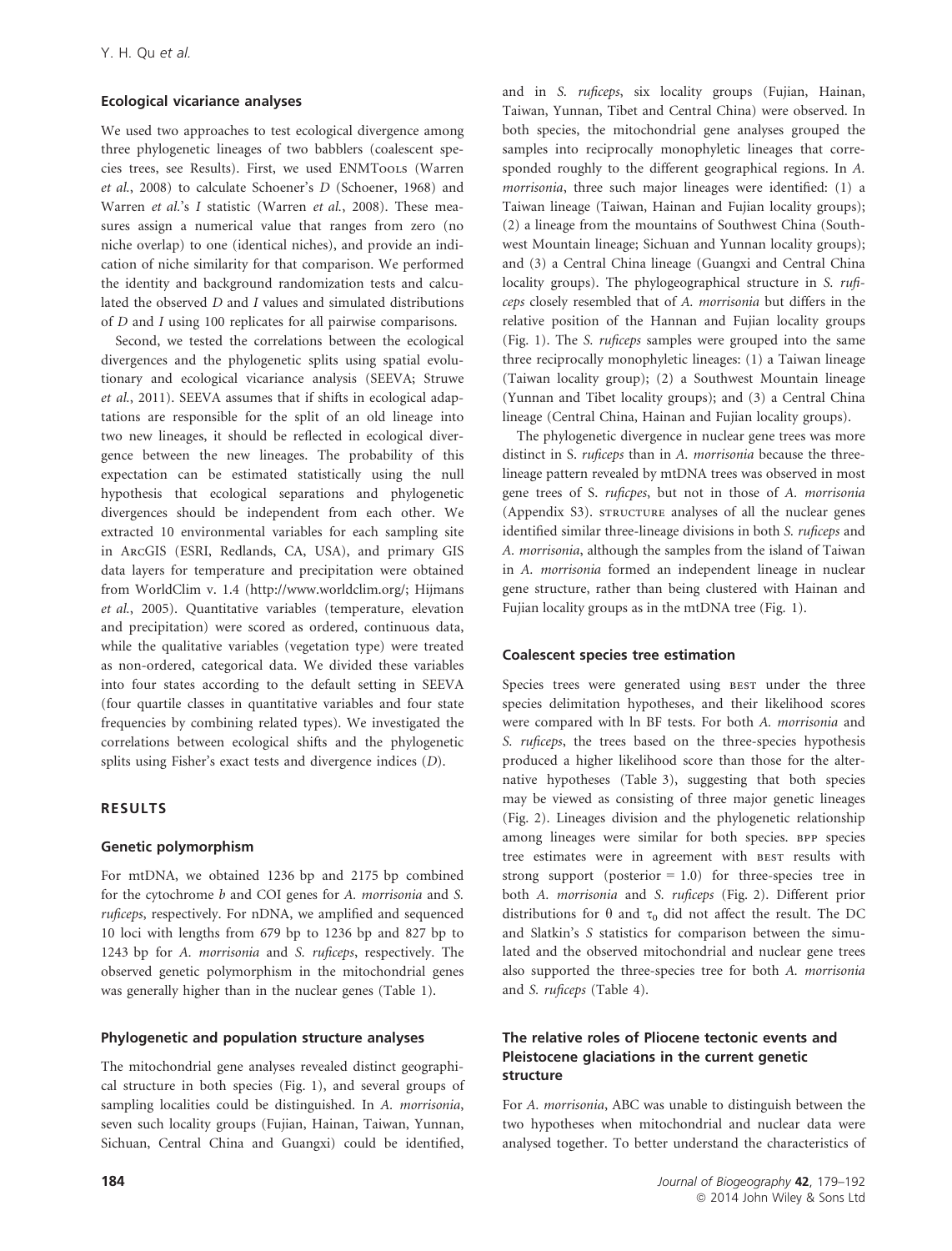**Table 3** Likelihood scores and test statistics  $2 \times \ln$  Bayes factor (BF) comparisons for best analysis of species delimitation hypotheses in Alcippe morrisonia and Stachyridopsis ruficeps. The compared hypotheses are arranged in rows and columns, respectively, and a  $2 \times \ln$  $BF > 10$  is considered as decisive support.

| Species                 | Hypothesis                 | $-\ln L$    | $2 \times \ln$ BF<br>One-species<br>hypothesis | Three-species<br>hypothesis | Seven-species<br>hypothesis |
|-------------------------|----------------------------|-------------|------------------------------------------------|-----------------------------|-----------------------------|
| Alcippe morrisonia      | One-species delimitation   | $-26945.53$ |                                                | $-1100.67$                  | 672.94                      |
|                         | Three-species delimitation | $-25856.23$ | 1100.67                                        |                             | 1773.6                      |
|                         | Seven-species delimitation | $-27455.28$ | $-672.94$                                      | $-1773.6$                   |                             |
| Stachyridopsis ruficeps | One-species delimitation   | $-29991.46$ |                                                | $-610.71$                   | 1770.92                     |
|                         | Three-species delimitation | $-29381.39$ | 610.07                                         |                             | 2380.98                     |
|                         | Seven-species delimitation | $-31762.38$ | $-1770.92$                                     | $-2380.98$                  |                             |



Figure 2 Coalescent species tree estimated by three approaches (BEST, BPP and MESQUITE) for Alcippe morrisonia and Stachyridopsis ruficeps, respectively. The combined datasets of the mitochondrial gene and 10 nuclear genes are used. Three species different delimitation hypotheses were tested and the threespecies tree hypothesis was supported for both taxa. Posterior probabilities for nodes of the three-species trees are shown above the branches (best/bpp). Branch lengths show divergence time unit in substitution rate per site.

each dataset, we analysed the mitochondrial and nuclear datasets separately. The results were contradictory: the nuclear dataset suggested the Pliocene divergence hypothesis to be the most likely, whereas the mitochondrial dataset supported the Pleistocene divergence hypothesis (Table 5). Considering that the Taiwan locality group clustered with the Fujian and the Hainan locality groups for the mitochondrial data, we suspected that individuals of A. morrisonia in Taiwan had dispersed to the Fujian region and Hainan Island during the Pleistocene (see Discussion). We therefore analysed the data under the hypothesis that the Taiwan lineage of A. morrisonia diverged from the Central China lineage in the Pliocene but was admixed during the Pleistocene glaciations (Appendix S2, H3). Indeed, the ABC result for the combined datasets supported this Pleistocene admixture hypothesis (Table 5). The posterior distributions of the demographic parameters estimated based on the combined datasets under the hypothesis of Pliocene divergence followed by admixture during the Pleistocene implied that the Taiwan lineage diverged from the other two lineages at 3.64 Ma and that the Southwest Mountain lineage and the Central China lineage diverged at 3.58 Ma (Table 2).

For S. ruficeps, logistic regression estimates of the posterior probabilities showed the Pliocene divergence hypothesis to be the most likely (Table 5). The posterior distributions of the demographic parameters estimated based on the bestsupported hypothesis showed that the Taiwan lineage was the first to diverge from the other two lineages at 3.98 Ma and that the Southwest Mountain lineage and the Central China lineages diverged at 3.1 Ma (Table 2).

#### Ecological vicariance analyses

Both identity and background tests using ENMTools showed that the Schoener's D and I values for the pairwise comparisons of three phylogenetic lineages of two species were significantly lower than expected from the random distributions  $(P \le 0.01)$ , thus indicating that the three phylogenetic lineages of the two species were ecologically distinct lineages (Table 6).

SEEVA compared 10 environmental variables between the sister lineages for each species. In A. morrisonia 12 of the 20 comparisons were significant ( $P \le 0.025$  after Bonferroni correction indicated by an asterisk in Table 7), and in S. ruficeps, 13 of 20 comparisons were significant (Table 7). For both species, the phylogenetic splits between the Southwest Mountain lineage and the Central China lineage showed strong divergence in terms of elevation  $(D = 0.95^*$  in A. morrisonia and  $D = 0.94*$  in S. ruficeps), vegetation ( $D = 0.4*-1.0*$  in A. morrisonia and  $D = 0.88^* - 1.0^*$  in S. ruficeps), temperature ( $D = 0.42^* - 0.96^*$  in A. morrisonia and  $D = 0.56^* - 1^*$  in S. ruficeps), and precipitation ( $D = 0.48^*$ –0.94<sup>\*</sup> in A. morriso*nia* and  $D = 0.48^* - 0.58^*$  in S. *ruficeps*). However, the split between the Taiwan and Central China lineages only showed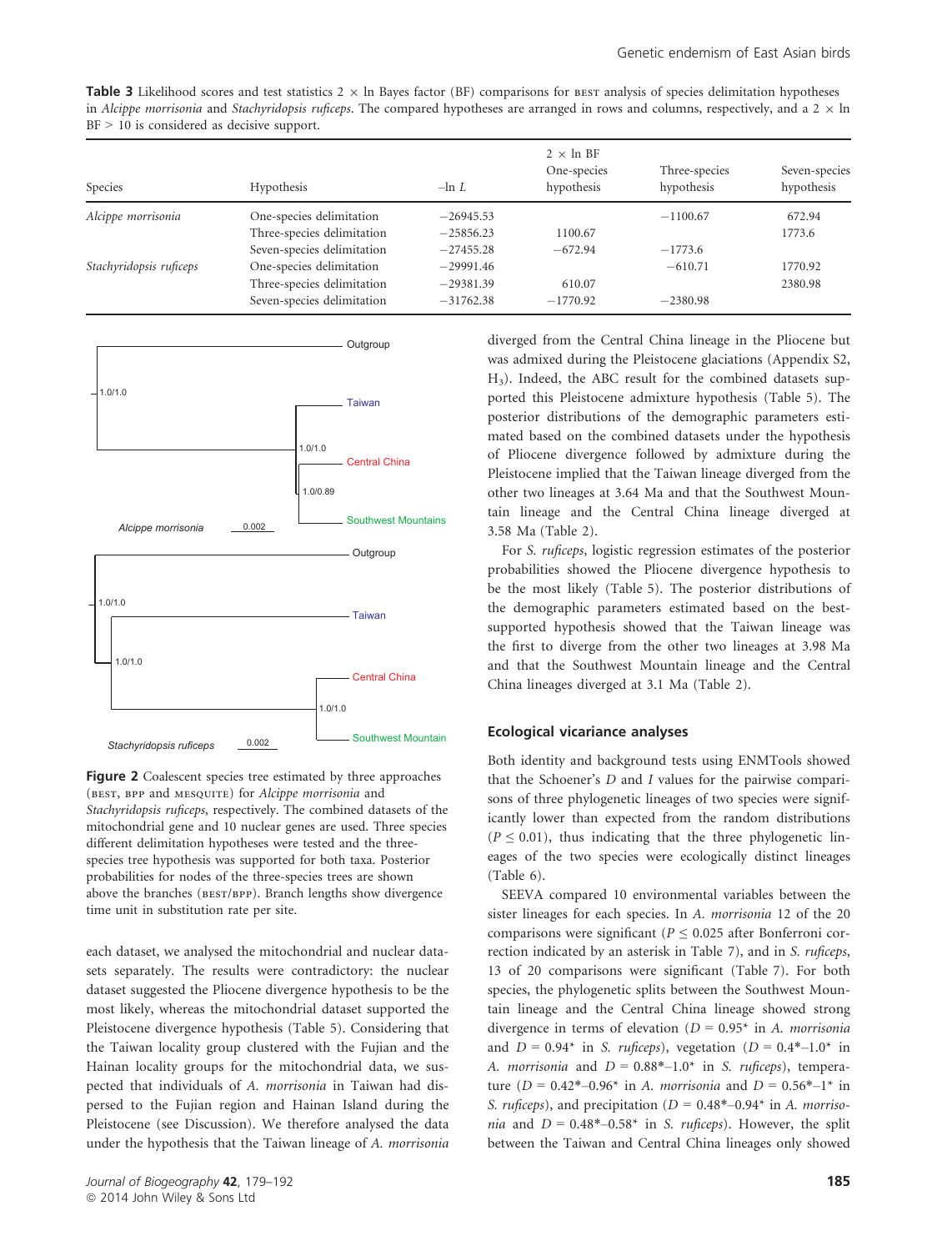## Y. H. Qu et al.

Table 4 Simulated deep coalescent events (DC) and Slatkin's S distributions for mitochondrial and nuclear gene trees in Alcippe morrisonia and Stachyridopsis ruficeps. For S. ruficeps, the observed DC and Slatkin's S values for the mitochondrial gene tree are 0 and 2, respectively, and 4 and 2 for the nuclear gene tree under the three-species hypothesis. Under the seven-species delimitation hypothesis, observed DC and Slatkin's S values for the mitochondrial gene tree are 3 and 6, respectively, and 10 and 10 for the nuclear gene tree. For A. morrisonia, the observed DC and Slatkin's S values for the mitochondrial gene tree are 1 and 2, respectively, and 2 and 2 for the nuclear gene tree under the three-species hypothesis. Under the seven-species delimitation hypothesis, observed DC and Slatkin's S values for the mitochondrial gene tree are 1 and 6, respectively, and 24 and 15 for the nuclear gene tree.

| Species                 | Hypothesis                 | Gene               | Time   | Ne                                    | DC               | Slatkin's S      |
|-------------------------|----------------------------|--------------------|--------|---------------------------------------|------------------|------------------|
| Stachyridopsis ruficeps | Three-species delimitation | Mitochondrial gene | 2.5 Ma | Mean $(6.0 \times 10^5)$              | $0 - 1$          | $\sqrt{2}$       |
|                         |                            |                    |        | Lower $(5.3 \times 10^5)$             | $0 - 1$          | $\boldsymbol{2}$ |
|                         |                            |                    |        | Upper $(6.7 \times 10^5)$             | $0 - 1$          | 2                |
|                         |                            |                    | 5.0 Ma | Mean $(6.0 \times 10^5)$              | $\boldsymbol{0}$ | 2                |
|                         |                            |                    |        | Lower $(5.3 \times 10^5)$             | $\boldsymbol{0}$ | $\boldsymbol{2}$ |
|                         |                            |                    |        | Upper $(6.7 \times 10^5)$             | $\boldsymbol{0}$ | $\overline{c}$   |
|                         |                            | Nuclear gene       | 2.5 Ma | Mean $(2.4 \times 10^6)$              | $0 - 4$          | $2 - 5$          |
|                         |                            |                    |        | Lower $(2.1 \times 10^6)$             | $0 - 4$          | $2 - 4$          |
|                         |                            |                    |        | Upper $(2.7 \times 10^6)$             | $0 - 5$          | $2 - 5$          |
|                         |                            |                    | 5.0 Ma | Mean $(2.4 \times 10^6)$              | $0 - 2$          | $2 - 3$          |
|                         |                            |                    |        | Lower $(2.1 \times 10^6)$             | $0 - 2$          | $2 - 3$          |
|                         |                            |                    |        | Upper $(2.7 \times 10^6)$             | $0 - 2$          | $2 - 3$          |
|                         | Seven-species delimitation | Mitochondrial gene | 2.5 Ma | Mean $(6.0 \times 10^5)$              | $\boldsymbol{0}$ | 5                |
|                         |                            |                    |        | Lower $(5.3 \times 10^5)$             | $\boldsymbol{0}$ | 5                |
|                         |                            |                    |        | Upper $(6.7 \times 10^5)$             | $\boldsymbol{0}$ | 5                |
|                         |                            |                    | 5.0 Ma | Mean $(6.0 \times 10^5)$              | $\boldsymbol{0}$ | 5                |
|                         |                            |                    |        | Lower $(5.3 \times 10^5)$             | $\boldsymbol{0}$ | 5                |
|                         |                            |                    |        | Upper $(6.7 \times 10^5)$             | $\boldsymbol{0}$ | 5                |
|                         |                            | Nuclear gene       | 2.5 Ma | Mean $(2.4 \times 10^6)$              | $0 - 3$          | $5 - 7$          |
|                         |                            |                    |        | Lower $(2.1 \times 10^6)$             | $0 - 3$          | $5 - 6$          |
|                         |                            |                    |        | Upper $(2.7 \times 10^6)$             | $0 - 3$          | $5 - 7$          |
|                         |                            |                    | 5.0 Ma | Mean $(2.4 \times 10^6)$              | $0 - 1$          | 5                |
|                         |                            |                    |        | Lower $(2.1 \times 10^6)$             | $0 - 1$          | 5                |
|                         |                            |                    |        | Upper $(2.7 \times 10^6)$             | $0 - 2$          | 5                |
| Alcippe morrisonia      | Three-species delimitation | Mitochondrial gene | 2.5 Ma | Mean $(8.1 \times 10^5)$              | $0 - 2$          | $2 - 3$          |
|                         |                            |                    |        | Lower $(7.2 \times 10^5)$             | $0 - 1$          | $2 - 3$          |
|                         |                            |                    |        | Upper $(9.1 \times 10^5)$             | $0 - 2$          | $2 - 3$          |
|                         |                            |                    | 5.0 Ma | Mean $(8.1 \times 10^5)$              | $\boldsymbol{0}$ | 2                |
|                         |                            |                    |        | Lower $(7.2 \times 10^5)$             | $\boldsymbol{0}$ | $\overline{c}$   |
|                         |                            |                    |        | Upper $(9.1 \times 10^5)$             | $\boldsymbol{0}$ | $\overline{c}$   |
|                         |                            | Nuclear gene       | 2.5 Ma | Mean $(3.2 \times 10^6)$              | $0 - 5$          | $2 - 5$          |
|                         |                            |                    |        | Lower $(2.9 \times 10^6)$             | $0 - 5$          | $2 - 5$          |
|                         |                            |                    |        | Upper $(3.6 \times 10^6)$             | $0 - 6$          | $2 - 6$          |
|                         |                            |                    | 5.0 Ma | Mean $(3.2 \times 10^6)$              | $0 - 3$          | $2 - 5$          |
|                         |                            |                    |        | Lower $(2.9 \times 10^6)$             | $0 - 3$          | $2 - 5$          |
|                         |                            |                    |        | Upper $(3.6 \times 10^6)$             | $0 - 4$          | $2 - 6$          |
|                         | Seven-species delimitation | Mitochondrial gene | 2.5 Ma | Mean $(8.1 \times 10^5)$              | $0 - 1$          | 6                |
|                         |                            |                    |        | Lower $(7.2 \times 10^5)$             | $\boldsymbol{0}$ | 6                |
|                         |                            |                    |        | Upper $(9.1 \times 10^5)$             | $0 - 1$          | 6                |
|                         |                            |                    | 5.0 Ma | Mean $(8.1 \times 10^5)$              | $\overline{0}$   | 6                |
|                         |                            |                    |        | Lower $(7.2 \times 10^5)$             | $\overline{0}$   | 6                |
|                         |                            |                    |        | Upper $(9.1 \times 10^5)$             | $\overline{0}$   | 6                |
|                         |                            | Nuclear gene       | 2.5 Ma | Mean $(3.2 \times 10^6)$              | $0 - 3$          | $6 - 8$          |
|                         |                            |                    |        | Lower (2.9 $\times$ 10 <sup>6</sup> ) | $0 - 3$          | $6 - 9$          |
|                         |                            |                    |        | Upper $(3.6 \times 10^6)$             | $0 - 4$          | $6 - 9$          |
|                         |                            |                    | 5.0 Ma | Mean $(3.2 \times 10^6)$              | $0 - 1$          | 6                |
|                         |                            |                    |        | Lower $(2.9 \times 10^6)$             | $0 - 1$          | 6                |
|                         |                            |                    |        | Upper $(3.6 \times 10^6)$             | $0 - 2$          | $6 - 7$          |
|                         |                            |                    |        |                                       |                  |                  |

Ne, effective population size.

slight divergence in elevation (non-significant D in A. morrisonia and S. ruficeps) and temperature (only one temperature variable showing significant D values in A. morrisonia and S. ruficeps), but showed strong divergence in the precipitation variables ( $D = 0.83$ <sup>\*</sup> in A. morrisonia and  $D = 0.9$ <sup>\*</sup> in S. ruficeps; Fig. 3, Table 7).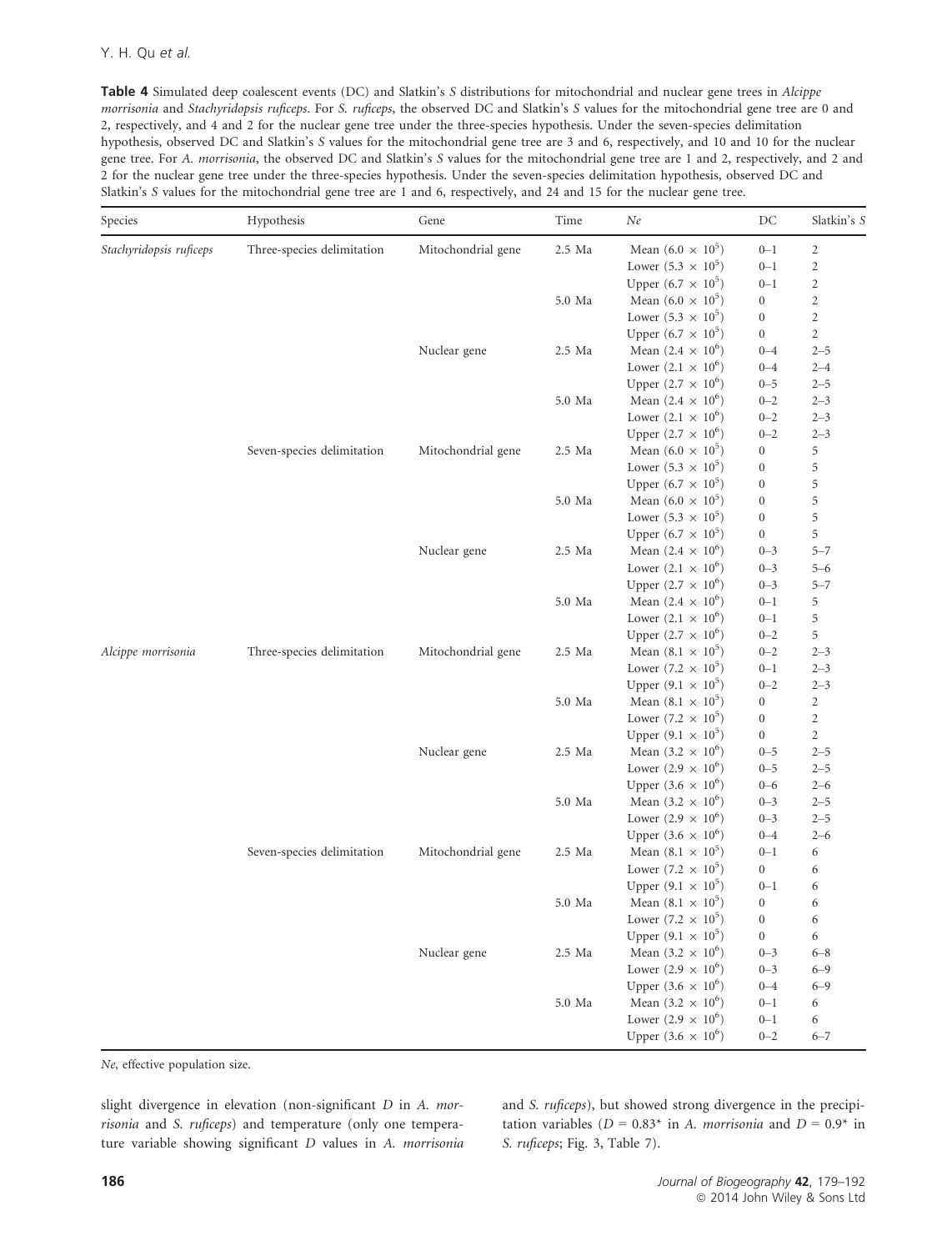| Table 5 Estimates of posterior probabilities and 95% confidence intervals for competing hypotheses for diversification time of |  |
|--------------------------------------------------------------------------------------------------------------------------------|--|
| Stachyridopsis ruficeps and Alcippe morrisonia using approximate Bayesian computation.                                         |  |

| Species                 | <b>Datasets</b>       | Hypothesis                                        | Posterior probability     |
|-------------------------|-----------------------|---------------------------------------------------|---------------------------|
| Stachyridopsis ruficeps | Combined dataset      | Pliocene divergence                               | $0.705(0.684 - 0.725)$    |
|                         |                       | Pleistocene divergence                            | $0.295(0.275 - 0.316)$    |
| Alcippe morrisonia      | Combined dataset      | Pliocene divergence with<br>Pleistocene admixture | $0.780(0.762 - 0.797)$    |
|                         |                       | Pliocene divergence                               | $0.079(0.068 - 0.091)$    |
|                         |                       | Pleistocene divergence                            | $0.141(0.127 - 0.155)$    |
| Alcippe morrisonia      | Mitochondrial dataset | Pliocene divergence                               | $0.138(0.129 - 0.146)$    |
|                         |                       | Pleistocene divergence                            | $0.862$ $(0.854 - 0.871)$ |
|                         | Nuclear dataset       | Pliocene divergence                               | $0.847$ $(0.836 - 0.857)$ |
|                         |                       | Pleistocene divergence                            | $0.153(0.143 - 0.164)$    |

| Table 6 Tests of niche similarity in Alcippe morrisonia and Stachyridopsis ruficeps using ENMTools. Each test is followed by an |  |  |  |  |
|---------------------------------------------------------------------------------------------------------------------------------|--|--|--|--|
| assessment of statistical significance. TW, Taiwan lineage; SM, Southwest Mountain lineage; CC, Central China lineage.          |  |  |  |  |

|                         | Pairwise  | Identity test |           | Background test  |                  |
|-------------------------|-----------|---------------|-----------|------------------|------------------|
|                         |           |               | D         |                  | D                |
| Alcippe morrisonia      | SM vs. CC | $0.776**$     | $0.460**$ | $0.776***$ , **  | $0.460**$ , **   |
|                         | SM vs. TW | $0.685**$     | $0.442**$ | $0.685**$ , **   | $0.442**$ , **   |
|                         | CC vs. TW | $0.699**$     | $0.425**$ | $0.699**$ , **   | $0.425**$ , **   |
| Stachyridopsis ruficeps | SM vs. CC | $0.723**$     | $0.478**$ | $0.723**$ , n.s. | $0.478**$ , n.s. |
|                         | SM vs. TW | $0.708**$     | $0.412**$ | $0.708**$ , **   | $0.412**$ , **   |
|                         | CC vs. TW | $0.636**$     | $0.345**$ | $0.636**$ , **   | $0.345**$ , **   |

Note: Significance of background tests are given as 'the former lineage predicting the latter one and the latter lineage predicting the former one'.  $*P < 0.05$ ;  $*P < 0.01$ ; n.s., not significant.

#### **DISCUSSION**

#### Lineage diversification and biogeography

We used a multilocus approach to study the phylogeography of two East Asian babblers, and the nucleotide diversities in 10 anonymous nuclear loci (0.003–0.02 in both species) were comparable to those of Australian red-backed fairy wrens (0.003–0.046; Lee & Edwards, 2008), but slightly higher than those of Atlantic forest antbirds (0.001–0.014; Amaral et al., 2013), European flycatchers (0–0.008; Primmer et al., 2002) and North American chickadees (0–0.002; Harris et al., 2013). The nucleotide diversity of the mtDNA of the two babblers was 0.05 and 0.03 for A. morrisonia and S. ruficeps, respectively, which was generally higher than that of red-backed fairy wrens (0.013; Lee & Edwards, 2008) and Atlantic forest antbirds (0.003; Amaral et al., 2013).

The mtDNA analyses revealed a geographical structure that is generally congruent with that previously reported for both A. morrisonia and S. ruficeps (Song et al., 2009; Liu et al., 2012). In both species, the mtDNA analyses supported a reciprocal monophyly for three major lineages: a Taiwan lineage (consisting of individuals from Taiwan, Hainan and east coastal China in A. morrisonia and individuals from Taiwan only in S. ruficeps), a Southwest Mountain lineage (consisting of individuals from the Yunnan and Sichuan locality groups in A. morrisonia and individuals from the Yunnan and Tibet locality groups in S. ruficeps), and a Central China lineage (consisting of individuals from the Guangxi and Central China locality groups in A. morrisonia and individuals from the Central China, Hainan and Fujian locality groups in S. ruficeps). The nDNA analyses also identified these three genetic lineages in the two species of babblers, although with differences in the positions in the trees for the Hainan and east coastal China populations.

Not only are the genetic diversification patterns of the two babbler species similar, the timing of the divergence among the three genetic lineages is also congruent between the species. The divergence times estimated through the coalescent simulations in ABC suggest that the three lineages of both species diversified during the late Pliocene. Both the uplift of the mountains of Southwest China and the formation of the island of Taiwan seem to have driven diversification in A. morrisonia and S. ruficeps. These species were once widespread in the East Asia, but their distributions became fragmented following geological changes in the region during the Pliocene.

#### The role of the straits barrier in diversification

Taiwan is a mountainous island situated 230 km away from the mainland. Proto-Taiwan began to form during the late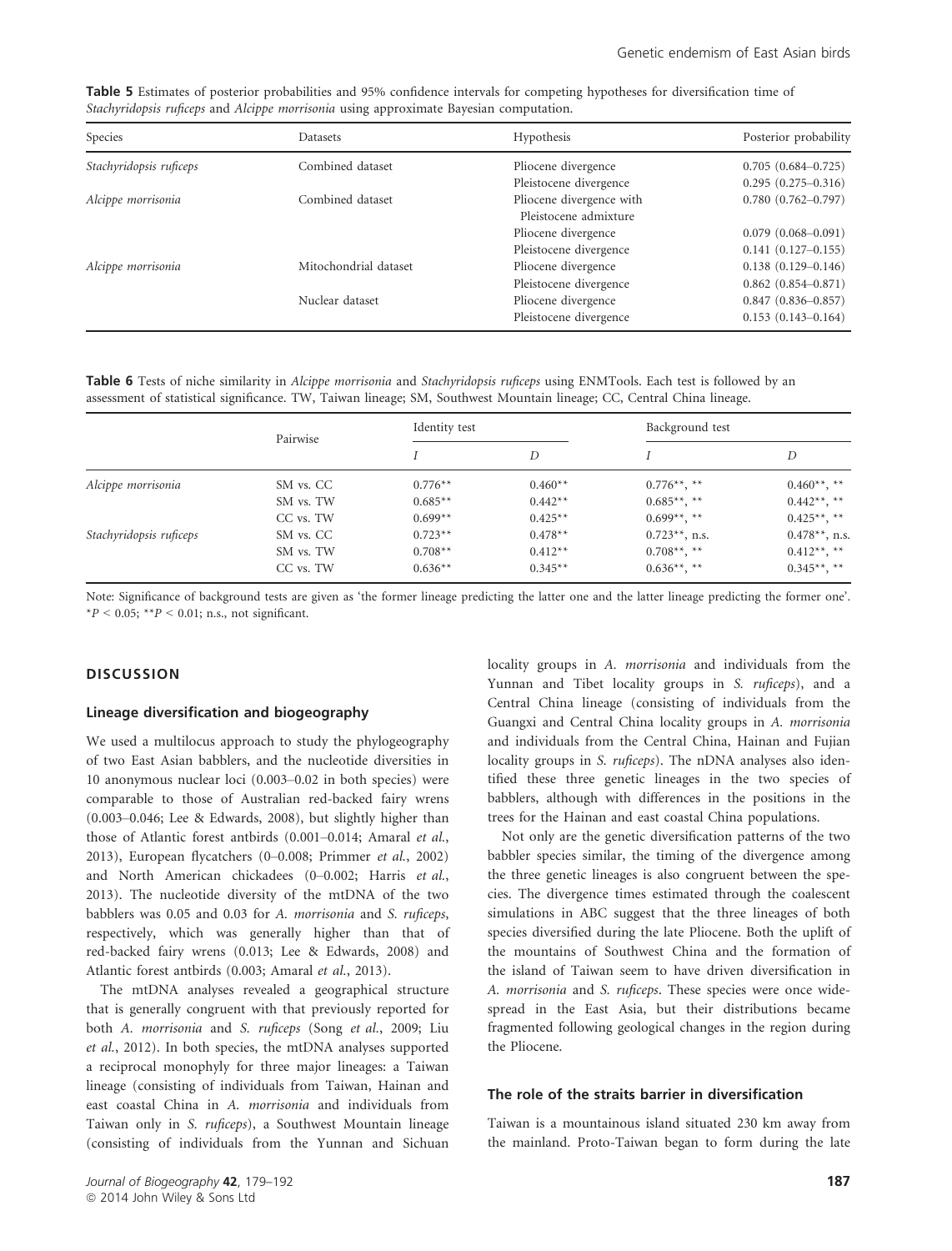| Species        | Phylogenetic<br>node   |         | Elevation Vegetation | Temperature | annual range warmest month<br>temperature<br>Maximum | coldest month temperature<br>temperature<br>Minimum | Annual mean Annual | precipitation | seasonality | Precipitation Precipitation of Precipitation of<br>wettest month | driest month |
|----------------|------------------------|---------|----------------------|-------------|------------------------------------------------------|-----------------------------------------------------|--------------------|---------------|-------------|------------------------------------------------------------------|--------------|
| Alcippe        | TW vs. SM              | 0.24    |                      | $0.74*$     | 0.22                                                 | 0.47                                                | 0.40               | 0.47          | 0.46        | $0.83*$                                                          | 0.41         |
| morrisonia     | and CC                 | $0.95*$ | $0.4^*$              | $0.67*$     | $0.96*$                                              | $0.42*$                                             | $0.95*$            | $0.94*$       | $0.48*$     | $0.65*$                                                          | 0.29         |
| Stachyridopsis | TW vs. SM<br>SM vs. CC | 0.24    |                      | $0.75*$     | 0.37                                                 | 0.33                                                | 0.28               | $0.9*$        | 0.34        | $0.9*$                                                           | 0.36         |
| ruficeps       | and CC                 | $0.94*$ | $0.88^*$             | $0.56*$     |                                                      | $0.67*$                                             | $0.92*$            | $0.48*$       | $0.58*$     | $0.56*$                                                          | 0.47         |
|                | SM vs. CC              |         |                      |             |                                                      |                                                     |                    |               |             |                                                                  |              |

\*Nodes showing significant differences between sister groups using a Bonferroni criterion of P ≤ 0.025.

Alodes showing significant differences between sister groups using a Bonferroni criterion of  $P \leq 0.025$ .

Miocene ( c. 9 Ma) as a result of the tectonic collision of the Luzon arc with the Eurasian margin. The mountains on the island continued to undergo uplift during the Pliocene until c. 3 Ma (Sibuet & Hsu, 2004). As new habitats formed in the Pliocene, the island was colonized by different organisms. The founders adapted to the new environment, and the long geographical isolation from their mainland ancestral populations has resulted in the high degree of avian endemism observed today (Lei et al., 2003a,b; Song et al., 2009; Liu et al., 2012). Both A. morrisonia and S. ruficeps include populations that have been isolated in Taiwan for a long period of time, possibly soon after the formation of the Taiwan Strait in the Pliocene.

In A. morrisonia, there is indication of limited gene flow between populations on Taiwan and on the mainland. This can be detected in the mtDNA tree, in which the Taiwan population groups with two populations from the Central China lineage (Fujian and Hainan locality groups). No such connection with the mainland populations can be observed in the nDNA analyses. A similar topological incongruence between nuclear and mitochondrial gene trees has previously been reported in Parus monticolus (Wang et al., 2013). Deep divergence between populations in terms of their nDNA lineages combined with evidence of gene flow in mtDNA has often been interpreted as resulting from secondary contact between previously isolated genetic lineages (e.g. Ballard, 2000; Redenbach & Taylor, 2002). In the case of A. morrisonia (and P. monticolus), we suspect that dispersal may have occurred during the Pleistocene glaciations when the sea level dropped sufficiently to create a land bridge between Taiwan and the mainland. Limited gene flow may be traced through the more rapidly mutating mtDNA, but may not be observed in the nDNA probably because too few loci were analysed. Alternatively, the differences in the signals of gene flow may be explained by a brief period of migration occurring a long time ago. Subsequent gene flow ceased, leaving behind some mtDNA signatures due to maternal inheritance, but the signal was eroded in the nuclear genes due to extensive backcrossing. With more sampled nuclear loci, such as genomewide SNP loci, and more sophisticated coalescent modelling, we may expect to detect some evidence of gene flow in nuclear genes between the island of Taiwan and mainland populations.

#### The role of mountain barriers in diversification

Mountainous areas play a key role in avian speciation and diversification because their topographic complexity can lead to ecological stratification and heterogeneity of environment (Fjeldså et al., 2012). Although the uplift of the mountains of Southwest China had already begun in the Miocene, the most intensive tectonic activity occurred in the Pliocene, resulting in most mountains undergoing uplift to over 4000 m a.s.l. (Quade et al., 1989; Webb & Bartlein, 1992). Today, the mountains of Southwest China are characterized by parallel mountain ridges reaching elevations of over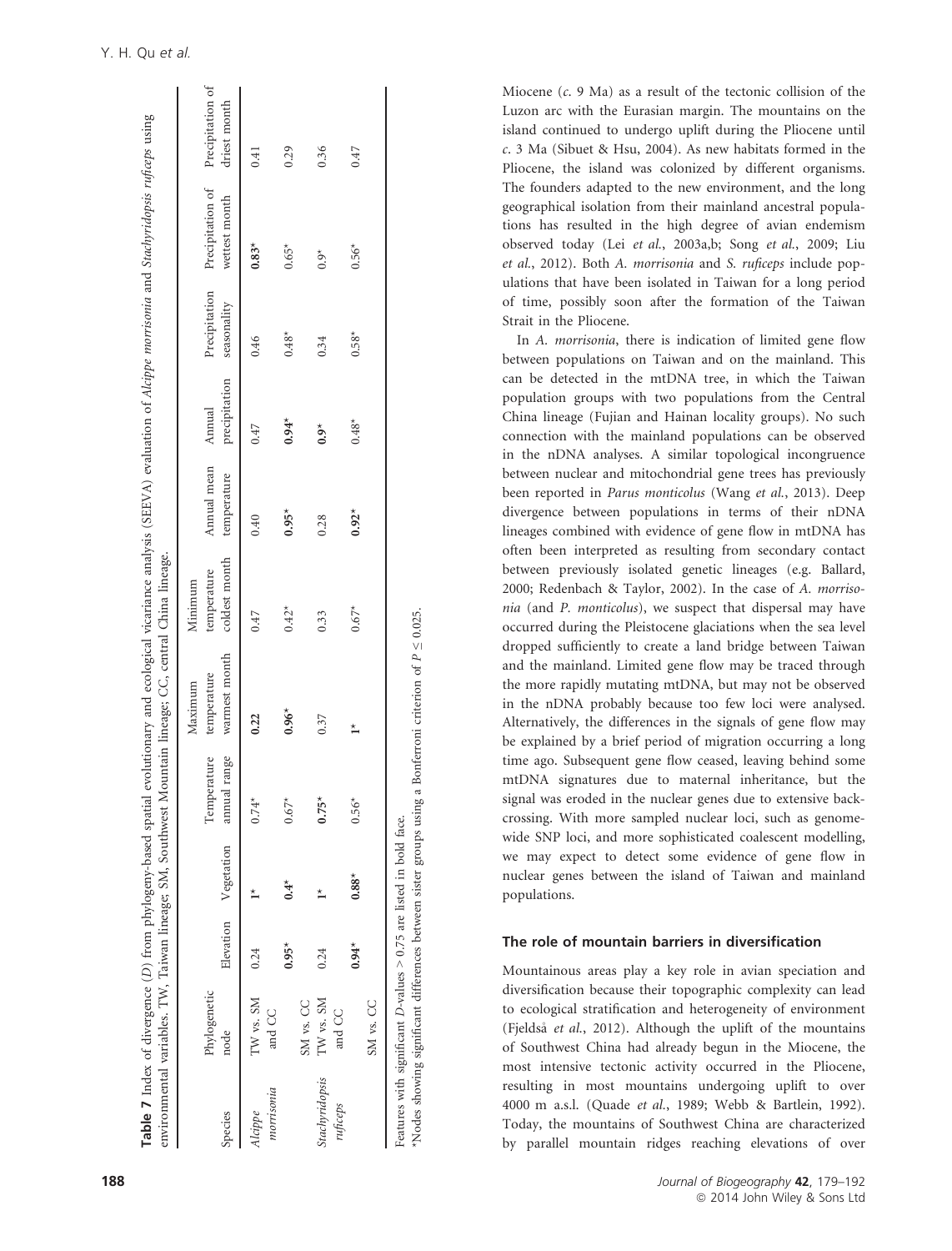

Figure 3 The results of the spatial evolutionary and ecological vicariance analysis (SEEVA) of Alcippe morrisonia and Stachyridopsis ruficeps using elevation, vegetation, annual mean temperature and annual precipitation coded as four qualitative or quantitative section states (see Materials and Methods for details). The total height of each histogram bar equals 100% of the observations for each lineage, and the greyscale of the histograms represents the four different states. Vegetation: A, plateau evergreen forest; B, mixed forest conifer forest; C, island monsoon rain forest; D, subtropical evergreen forest.

5000 m a.s.l. and elevational differences from valleys to mountain tops that often exceed 2000 m a.s.l. This extreme topographical relief has created dramatic ecological stratification, resulting in geographical isolation for many organisms (Qu et al., 2011, 2014). This situation is evident in A. morrisonia and S. ruficeps, for which both nuclear and mitochondrial data suggest that the populations in the mountains of Southwest China began to diverge from other populations in Central and South China in the late Pliocene. Furthermore, the mitochondrial phylogenetic trees revealed substructures within the Southwest Mountain lineages (i.e. the Yunnan and Sichuan locality groups in A. morrisonia and Yunnan and Tibet locality groups in S. ruficeps). Similar endemic genetic lineages and substructures have been observed in Parus major, P. monticolus and Aegithalos concinnus in the mountains of Southwest China (Zhao et al., 2012; Wang et al., 2013). In all of these cases, the mountains of South-

west China have acted as geographical barriers preventing gene flow between populations within and outside of the mountainous region, leading to long-term isolation and in situ diversification (Qu et al., 2014).

In many ways, the evolutionary patterns of long-term isolation and in situ diversification observed in the mountains of Southwest China are typical of what can be found in an archipelago of islands. In fact, the level of lineage diversification in this region is even higher than that found on the island of Taiwan. Isolated ecosystems, such as mountaintops and mountain systems, have been shown to exhibit islandlike properties (Masta, 2000; Smith & Farrell, 2005). In the mountains of Southwest China, specific subregions and mountain systems have served as islands where organisms have been isolated since the Pliocene, which may explain the extraordinarily high number of endemic species and genera found in this region (Lei et al., 2003a,b).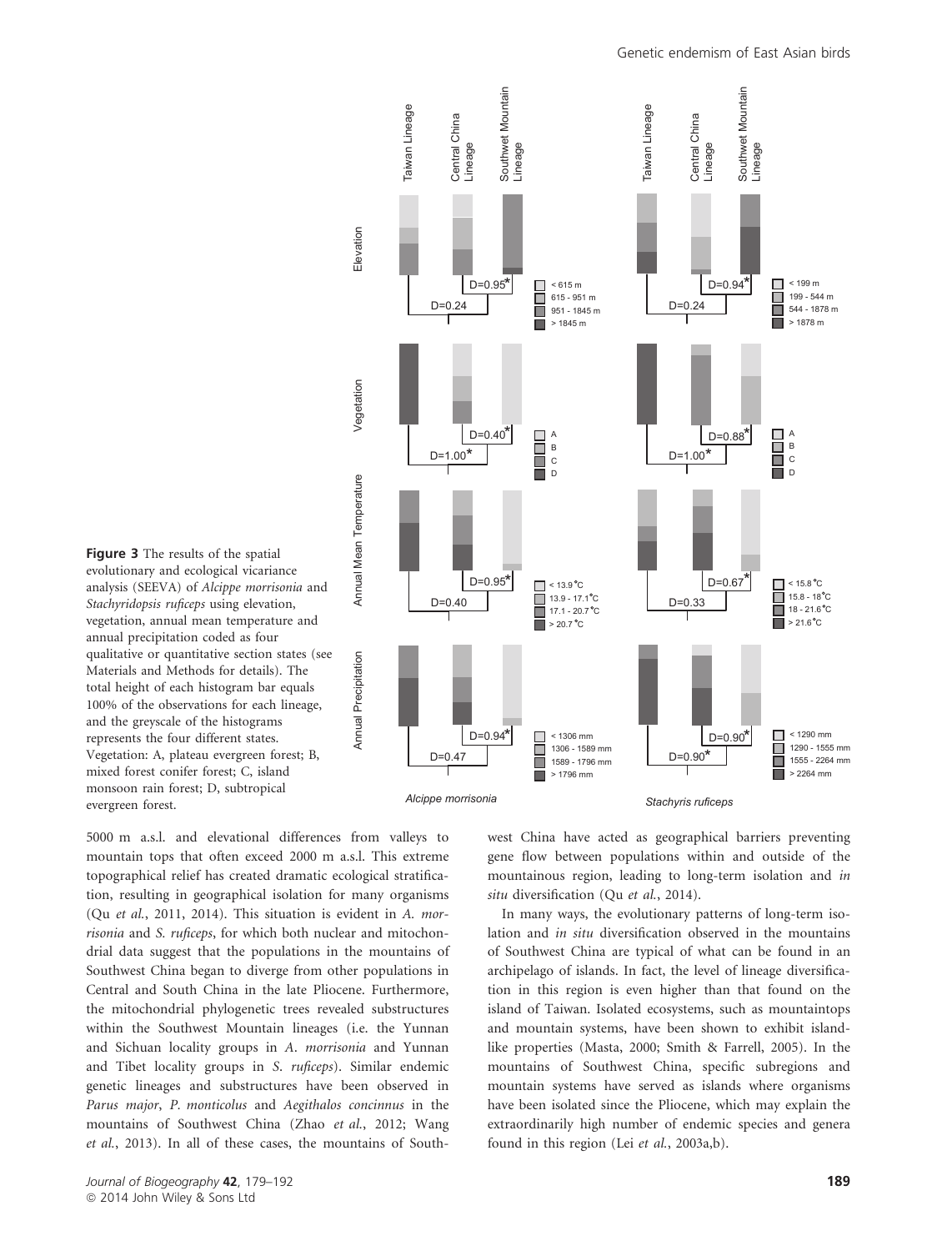## The role of ecological divergence in diversification

The genetic diversification in both species of babblers might also have been driven by ecological divergence given the large differences in ecological niche utilization between populations in the three main lineages. In Taiwan, both species mostly inhabit warm and humid mountain rain forests at elevations between 200 and 1900 m a.s.l. In contrast, in the mountains of Southwest China, A. morrisonia and S. ruficeps occur at elevations above 2000 m a.s.l and inhabit evergreen, broadleaf and conifer forests. These habitats are mostly dry and cold and exhibit little precipitation during the year. The suitable habitats inhabited by the Central China and Taiwan lineages are much lower in elevation than those in the Southwest Mountain lineages. For most environmental variables, the Central China habitats show an intermediate position between those in the mountains of Southwest China and the island of Taiwan. It is thus reasonable to assume that the climatic differences between lineage-specific niches might have placed ecological constraints on these lineages because each would be adapted to the local conditions. The genetic differentiation resulting from the geographical isolation could be further reinforced and accumulated due to ecological divergence over time. However, to clarify how phylogeographical lineages of the two babblers adapted to local ecological niches, we still need to further explore the genetic evidence from the function-related protein-coding genes.

## Phylogeographical lineages and the conservation of genetic endemism

Endemic species richness and diversity are often used to develop and evaluate conservation policies (Mace, 2004). Genetic endemism, which is the consequence of long-term isolation of the intraspecific lineages, should be considered in the design of conservation measures. The phylogeographical lineages preserve the historical components of biodiversity and maintain the potential for species to adapt to environmental changes (D'Amen et al., 2012). For example, although endemic species richness analysis has identified the island of Taiwan and mountains of Southwest China as centres of endemic avian species (Lei et al., 2003a,b), investigation of the phylogeography of A. morrisonia and S. ruficeps revealed that in both species the major phylogeographical lineages have responded differently to environmental changes in these two regions. For the lineage inhabiting the montane areas in the mountains of Southwest China, the complex topography of the regions has provided enough suitable habitats for isolated populations to persist throughout the Pleistocene (Qu et al., 2014). During this time period, genetic endemism developed and persisted in the Southwest Mountain lineage of A. morrisonia. In contrast, the low sea levels during the Pleistocene glaciations allowed individuals belonging to the previously isolated Taiwan lineage to disperse to the mainland. This resulted in genetic admixture between the phylogeographical lineages of Taiwan and Central China and obscured the genetic endemism of the Taiwan lineage. The different responses to habitat changes in the Pleistocene have resulted in the occurrence of a greater number of old endemics and higher genetic diversification in the mountains of Southwest China than on the island of Taiwan. This observation should be taken into consideration when developing future conservation measures to preserve avian endemism in East Asia.

## ACKNOWLEDGEMENTS

We sincerely thank Shimiao Shao and Xiaojia Zhu for their help with laboratory work and Zuohua Yin and Shou-Hisen Li for their help in obtaining samples from central China and Taiwan. This research was supported by grants from the National Science Foundation of China (nos 31471990, 31172064 to Y.H.Q. and 31330073, 30925008 to F.M.L.), the Chinese Academy of Sciences' Innovation Programs (KSCX2- EW-Q-7-3 to Y.H.Q.) and the Swedish Research Council (no. 621-2010-5321 to P.G.P.E.).

## **REFERENCES**

- Amaral, F.R., Albers, P.K., Ewards, S.V. & Miyaki, C.Y. (2013) Multilocus tests of Pleistocene refugia and ancient divergence in a pair of Atlantic forest antbirds (Myrmeciza). Molecular Ecology, 22, 3996–4013.
- Ballard, J.W. (2000) Comparative genome of mitochondrial DNA in Drosophila simulans. Journal of Molecular Evolution, 51, 64–75.
- Carstens, B.C. & Dewey, T.A. (2010) Species delimitation using a combined coalescent and information-theoretic approach: an example from North American Myotis bats. Systematic Biology, 59, 400–414.
- Cheng, T.H., Long, Z.Y. & Zheng, B.L. (1982) Fauna Sinica: Aves, Vol. 11, Passeriformes, Muscicapidae II Timaliinae. Science Press, Beijing (in Chinese).
- Cornuet, J.M., Santos, F., Beaumont, M.A., Robert, C.R., Marin, J.M., Balding, D.J., Guillemaud, T. & Estoup, A. (2008) Inferring population history with DIY ABC: a userfriendly approach to approximate Bayesian computation. Bioinformatics, 24, 2713–2719.
- D'Amen, M., Zimmermann, N.E. & Pearman, P.B. (2012) Conservation of phylogeographic lineages under climate change. Global Ecology and Biogeography, 22, 93–104.
- Drummond, A.J. & Rambaut, A. (2007) BEAST: Bayesian evolutionary analysis by sampling trees. BMC Evolutionary Biology, 7, 214.
- Evanno, G., Regnaut, S. & Goudet, J. (2005) Detecting the number of clusters of individuals using the software sTRUCture: a simulation study. Molecular Ecology, 14, 2611–2620.
- Fjeldså, J., Bowie, R.C.K. & Rahbek, C. (2012) The role of mountain ranges in the diversification of birds. Annual Review of Ecology, Evolution, and Systematics, 43, 249–256.
- Gao, B., Qu, Y.H., Song, G., Liu, H.T. & Lei, F.M. (2012) Anonymous single-copy nuclear DNA (scnDNA) markers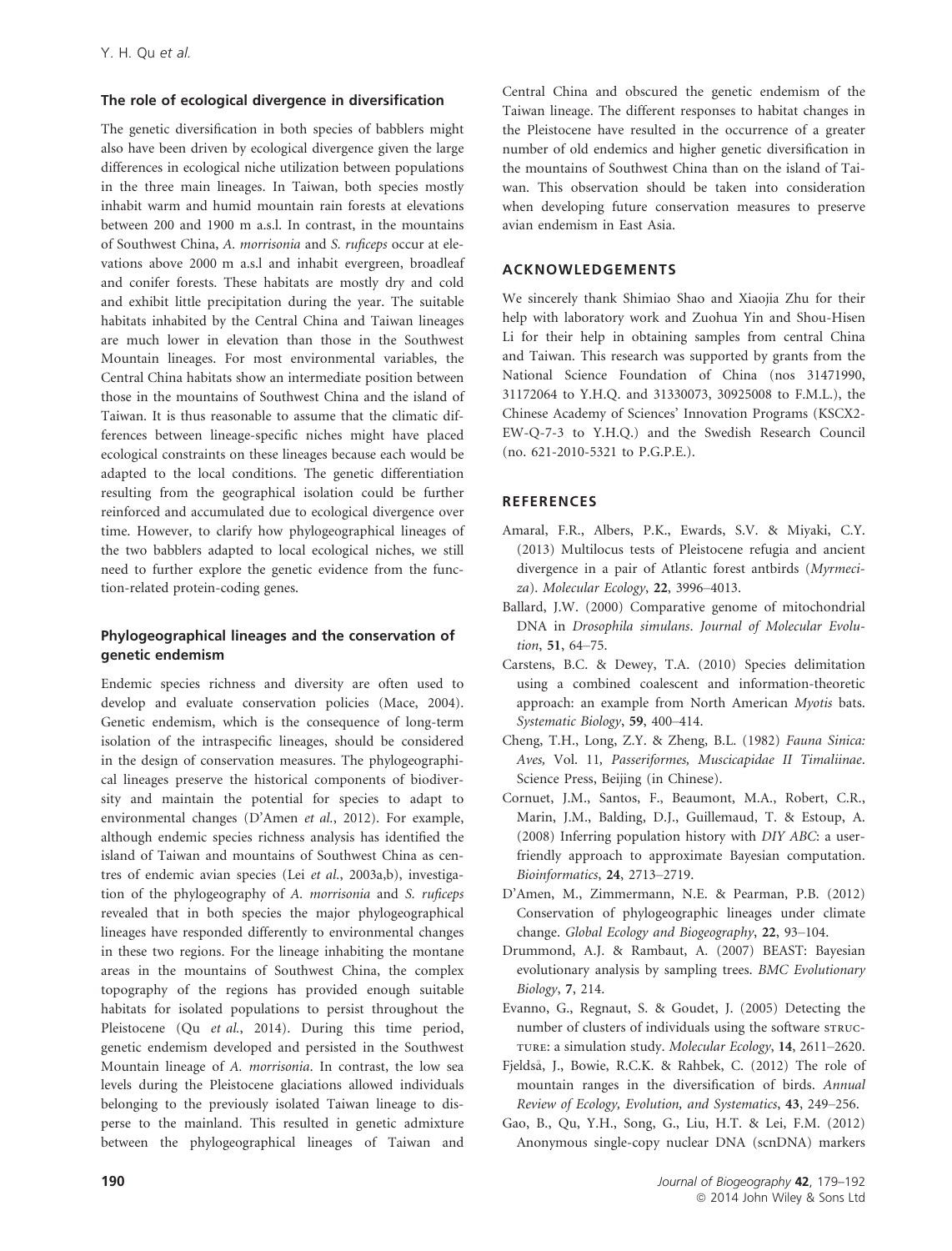for Grey-cheeked Fulvetta (Alcippe morrisonia) and Rufous-capped babblers (Stachyridopsis ruficeps). Conservation Genetic Resource, 4, 777–781.

- Harris, R.B., Carling, M.D. & Lovette, I.J. (2013) The influence of sampling design on species tree inference: a new relationship for the New World chickadees (Aves: Poecile). Evolution, 68, 501–513.
- Hijmans, R.J., Cameron, S.E., Parra, J.L., Jones, P.G. & Jarvis, A. (2005) Very high resolution interpolated climate surfaces for global land areas. International Journal of Climatology, 25, 1965–1978.
- Kass, R.E. & Raftery, A.E. (1995) Bayes factors. Journal of the American Statistical Association, 90, 773–795.
- Kuhner, M., Yamato, J. & Felsenstein, J. (1998) Maximum likelihood estimation of population growth rates based on the coalescent. Genetics, 149, 429–434.
- Lee, J.Y. & Edwards, S.V. (2008) Divergence across Australia's Carpentarian barrier: statistical phylogeography of the red-backed fairy wren (Malurus melanocephalus). Evolution, 62, 3117–3134.
- Lei, F.M., Qu, Y.H., Lu, J.L., Liu, Y. & Yin, Z.H. (2003a) Conservation on diversity and distribution patterns of endemic birds in China. Biodiversity and Conservation, 12, 239–254.
- Lei, F.M., Qu, Y.H., Tang, Q.Q. & An, S.C. (2003b) Priorities for the conservation of avian biodiversity in China based on the distribution patterns of endemic bird genera. Biodiversity and Conservation, 12, 2487–2501.
- Lei, F.M., Qu, Y.H. & Song, G. (2014) Species diversification and phylogeographical patterns of birds in response to the uplift of the Qinghai-Tibet Plateau and Quaternary glaciations. Current Zoology, 60, 149-161.
- Li, S.H., Yeung, C.K.L., Feinstein, J., Han, L.X., Le, H.M., Wang, C.X. & Ding, P. (2009) Sailing through the Late Pleistocene: unusual historical demography of an East Asian endemic, the Chinese Hwamei (Leucodioptron canorum canorum), during the last glacial period. Molecular Ecology, 18, 622–633.
- Liu, L. & Pearl, D.K. (2007) Species trees from gene trees: reconstructing Bayesian posterior distributions of species phylogeny using estimated gene tree distributions. Systematic Biology, 56, 504–505.
- Liu, H.T., Wang, W.J., Song, G., Qu, Y.H., Li, S.H., Fjeldså, J. & Lei, F.M. (2012) Interpreting the process behind endemism in China by integrating the phylogeography and ecological niche models of the Stachyridopsis ruficeps. PLoS ONE, 7, e46761.
- Mace, G.M. (2004) The role of taxonomy in species conservation. Philosophical Transactions of the Royal Society B: Biological Sciences, 359, 711–719.
- Maddison, W.P. & Maddison, D.R. (2009) Mesquite: a modular system for evolutionary analysis. Version 2.5. Available at: http://mesquiteproject.org/.
- Masta, S.E. (2000) Phylogeography of the jumping spider Habronattus pugillis (Araneae: Salticidae): recent vicariance of sky island populations? Evolution, 54, 1699–1711.
- Päckert, M., Martens, J., Sun, Y-H., Severinghaus, L.L., Nazarenko, A.A., Ting, J., Topfer, T. & Tietze, D.T. (2012) Horizontal and elevational phylogeographic patterns of Himalayan and Southeast Asian forest passerines (Aves: Passeriformes). Journal of Biogeography, 39, 556–573.
- Posada, D. & Crandall, K.A. (1998) Modeltest: testing the model of DNA substitution. Bioinformatics, 14, 817–818.
- Primmer, C.R., Borge, T., Lindell, J. & Saetre, G.P. (2002) Single-nucleotide polymorphism characterization in species with limited available sequence information: high nucleotide diversity revealed in the avian genome. Molecular Ecology, 11, 603–612.
- Pritchard, J.K., Stephens, M. & Donnelly, P. (2000) Inference of population structure using multilocus genotype data. Genetics, 55, 945–959.
- Qu, Y.H., Luo, X., Zhang, R.Y., Song, G., Zou, F.S. & Lei, F.M. (2011) Lineage diversification and historical demography of a montane bird Garrulax elliotii – implications for the Pleistocene evolutionary history of the eastern Himalayas. BMC Evolutionary Biology, 11, 174.
- Qu, Y.H., Ericson, P.G.P., Quan, Q., Song, G., Zhang, R.Y., Gao, B. & Lei, F.M. (2014) Long-term isolation and stability explain high genetic diversity in the Eastern Himalaya. Molecular Ecology, 23, 807–720.
- Quade, J., Cerling, T.E. & Bowman, J.R. (1989) Development of Asian monsoon revealed by marked ecological shift during the latest Miocene in northern Pakistan. Nature, 342, 163.
- Rambaut, A. & Drummond, A.J. (2007) Tracer v1.5. Available at: http://beast.bio.ed.ac.uk/software/tracer/.
- Redenbach, Z. & Taylor, E.B. (2002) Evidence for historical introgression along a contact zone between two species of charr (Pisces: Salmonidae) in northwestern North America. Evolution, 56, 1021–1035.
- Ronquist, F. & Huelsenbeck, J.P. (2003) MRBAYES 3: Bayesian phylogenetic inference under mixed models. Bioinformatics, 19, 1572–1574.
- Schoener, T.W. (1968) The Anolis lizards of Bimini: resource partitioning in a complex fauna. Ecology, 49, 704-726.
- Sibuet, J.C. & Hsu, S.K. (2004) How was Taiwan created? Tectonophysics, 379, 159–181.
- Smith, C.I. & Farrell, B.D. (2005) Phylogeography of the longhorn cactus beetle Moneilema appressum LeConte (Coleoptera: Cerambycidae): was the differentiation of the Madrean sky islands driven by Pleistocene climate changes? Molecular Ecology, 14, 3049–3065.
- Song, G., Qu, Y.H., Yin, Z.H., Li, S.H., Liu, N.F. & Lei, F.M. (2009) Phylogeography of the Alcippe morrisonia (Aves: Timaliidae): long population history beyond late Pleistocene glaciations. BMC Evolutionary Biology, 9, 143.
- Stattersfield, A.J., Crosby, M.J., Long, A.J. & Wege, D.C. (1998) Endemic bird areas of the world: priorities for biodiversity conservation. BirdLife International, Cambridge, UK.
- Struwe, L., Smouse, P.R., Heiberg, E., Haag, S. & Lathrop, R.G. (2011) Spatial evolutionary and ecological vicariance analysis (SEEVA), a novel approach to biogeography and